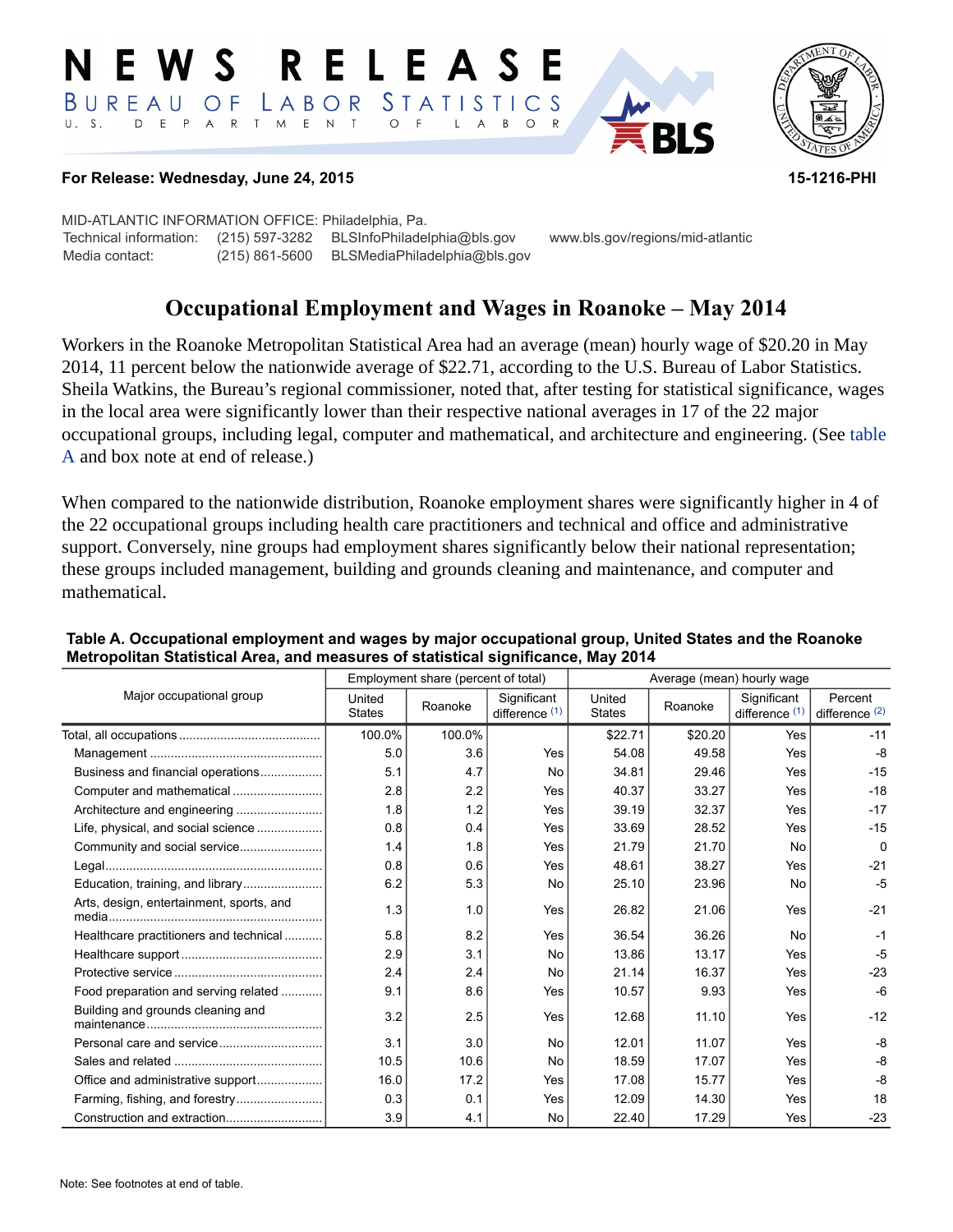#### **Table A. Occupational employment and wages by major occupational group, United States and the Roanoke Metropolitan Statistical Area, and measures of statistical significance, May 2014 - Continued**

| Major occupational group                | Employment share (percent of total) |                  |                               | Average (mean) hourly wage |         |                               |                                      |
|-----------------------------------------|-------------------------------------|------------------|-------------------------------|----------------------------|---------|-------------------------------|--------------------------------------|
|                                         | United<br><b>States</b>             | Roanoke          | Significant<br>difference (1) | United<br><b>States</b>    | Roanoke | Significant<br>difference (1) | Percent<br>difference <sup>(2)</sup> |
| Installation, maintenance, and repair ! | 3.9                                 | 4.5              | Yes,                          | 21.74                      | 18.84   | Yes                           | -13                                  |
| Production                              | 6.6                                 |                  | No                            | 17.06                      | 15.56   | Yes                           | -9                                   |
| Transportation and material moving      | 6.8                                 | 7.2 <sub>1</sub> | No                            | 16.57                      | 15.98   | N <sub>o</sub>                | $-4$                                 |

<span id="page-1-0"></span>Footnotes:

(1) Statistical significance testing at the 90-percent confidence level.

(2) A positive percent difference measures how much the mean wage in Roanoke is above the national mean wage, while a negative percent difference reflects a lower wage.

One occupational group—healthcare practitioners and technical—was chosen to illustrate the diversity of data available for any of the 22 major occupational categories. Roanoke had 12,350 jobs in the healthcare practitioners and technical group, accounting for 8.2 percent of local area employment, significantly larger than the 5.8-percent share nationally. The average hourly wage for this occupational group locally was \$36.26, not significantly different from the national average of \$36.54.

With employment of 4,150, registered nurses was the largest occupation within the healthcare practitioners and technical group, followed by licensed practical and licensed vocational nurses (1,340). Among the higherpaying jobs were surgeons with a mean hourly wage of \$94.20 and pharmacists with a wage of \$60.30. At the lower end of the wage scale were pharmacy technicians (\$14.07) and medical records and health information technicians (\$17.46). (Detailed occupational data for healthcare and practitioners are presented in [table 1;](#page-4-0) for a complete listing of detailed occupations available go to [www.bls.gov/oes/current/oes\\_40220.htm](https://www.bls.gov/oes/current/oes_40220.htm).)

Location quotients allow us to explore the occupational make-up of a metropolitan area by comparing the composition of jobs in an area relative to the national average. (See [table 1.](#page-4-0)) For example, a location quotient of 2.0 indicates that an occupation accounts for twice the share of employment in the area as it does nationally. In the Roanoke area, above-average concentrations of employment were found in several of the occupations within the healthcare practitioners and technical group. For instance, surgeons were employed at over twoand-a-half times the national rate in Roanoke, and general internists at over three times the U.S. average. On the other hand, veterinary technologists and technicians had a location quotient of 1.0 in Roanoke, indicating that this particular occupation's local and national employment shares were similar.

These statistics are from the Occupational Employment Statistics (OES) survey, a federal-state cooperative program between BLS and State Workforce Agencies, in this case, the Virginia Employment Commission.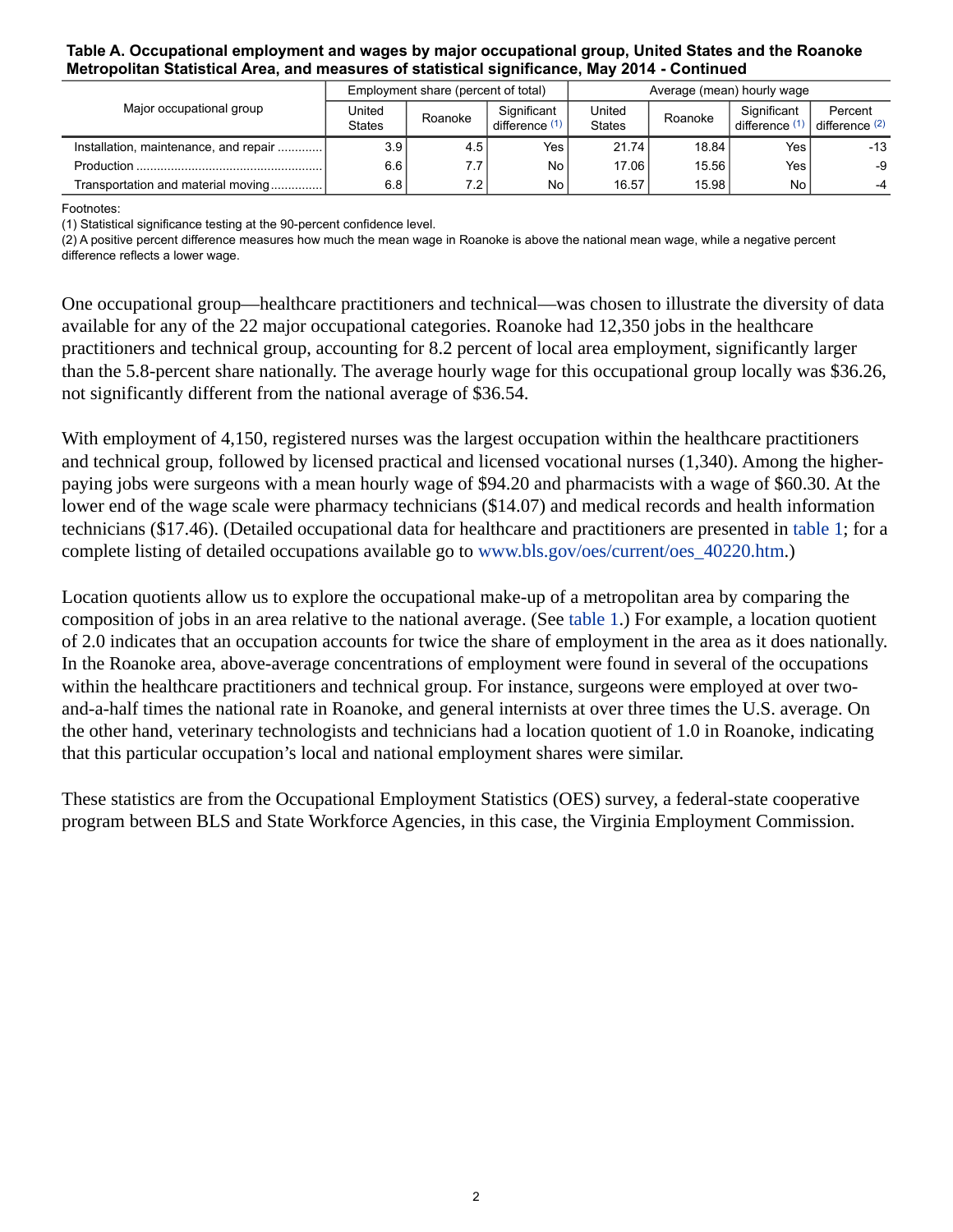## **Note**

OES wage and employment data for the 22 major occupational groups in the Roanoke Metropolitan Statistical Area were compared to their respective national averages based on statistical significance testing. Only those occupations with wages or employment shares above or below the national wage or share after testing for significance at the 90-percent confidence level meet the criteria.

NOTE: A value that is statistically different from another does not necessarily mean that the difference has economic or practical significance. Statistical significance is concerned with the ability to make confident statements about a universe based on a sample. It is entirely possible that a large difference between two values is not significantly different statistically, while a small difference is, since both the size and heterogeneity of the sample affect the relative error of the data being tested.

## **Technical Note**

The Occupational Employment Statistics (OES) survey is a semiannual mail survey measuring occupational employment and wage rates for wage and salary workers in nonfarm establishments in the United States. Guam, Puerto Rico, and the Virgin Islands are also surveyed, but their data are not included in the national estimates. OES estimates are constructed from a sample of about 1.2 million establishments Each year, forms are mailed to two semiannual panels of approximately 200,000 sampled establishments, one panel in May and the other in November. May 2014 estimates are based on responses from six semiannual panels collected over a 3-year period: May 2014, November 2013, May 2013, November 2012, May 2012, and November 2011. The overall national response rate for the six panels is 74.3 percent based on establishments and 70.5 percent based on employment. The sample in the Roanoke Metropolitan Statistical Area included 1,841 establishments with a response rate of 73 percent. For more information about OES concepts and methodology, go to [www.bls.gov/news.release/ocwage.tn.htm](https://www.bls.gov/news.release/ocwage.tn.htm).

The OES survey provides estimates of employment and hourly and annual wages for wage and salary workers in 22 major occupational groups and 821 detailed occupations for the nation, states, metropolitan statistical areas, metropolitan divisions, and nonmetropolitan areas. In addition, employment and wage estimates for 94 minor groups and 458 broad occupations are available in the national data. OES data by state and metropolitan/nonmetropolitan area are available from [www.bls.gov/oes/current/oessrcst.htm](https://www.bls.gov/oes/current/oessrcst.htm) and [www.bls.gov/](https://www.bls.gov/oes/current/oessrcma.htm) [oes/current/oessrcma.htm,](https://www.bls.gov/oes/current/oessrcma.htm) respectively.

The May 2014 OES estimates are based on the 2010 Standard Occupational Classification (SOC) system and the 2012 North American Industry Classification System (NAICS). Information about the 2010 SOC is available on the BLS website at [www.bls.gov/soc](https://www.bls.gov/soc) and information about the 2012 NAICS is available at [www.bls.gov/bls/naics.htm.](https://www.bls.gov/bls/naics.htm)

## **Area definitions**

The substate area data published in this release reflect the standards and definitions established by the U.S. Office of Management and Budget.

The **Roanoke, Va. Metropolitan Statistical Area** includes Botetourt, Craig, Franklin, and Roanoke Counties and Roanoke and Salem Cities in Virginia.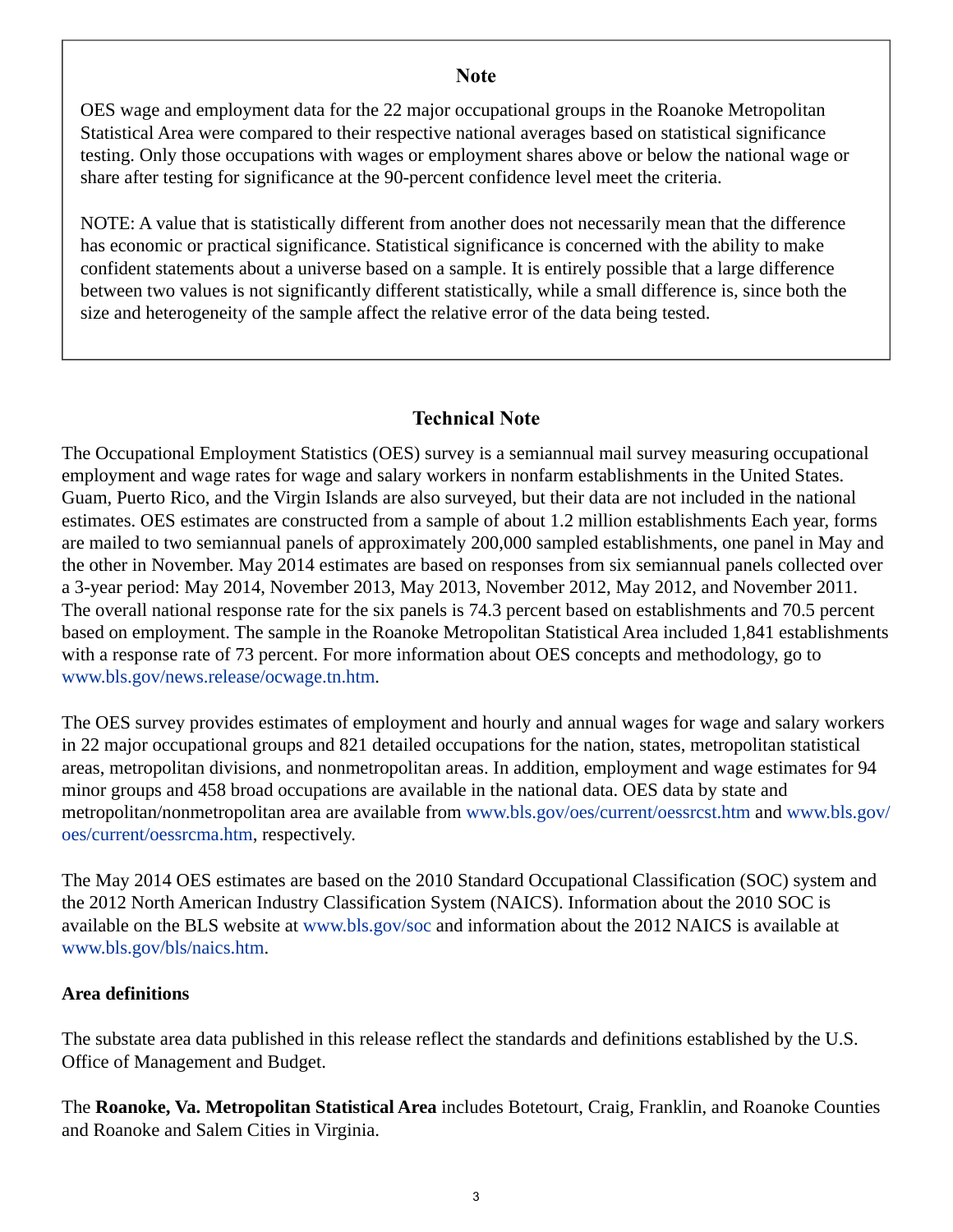## **Additional information**

OES data are available on our regional web page at <https://www.bls.gov/regions/mid-atlantic>. Answers to frequently asked questions about the OES data are available at [www.bls.gov/oes/oes\\_ques.htm](https://www.bls.gov/oes/oes_ques.htm). Detailed technical information about the OES survey is available in our Survey Methods and Reliability Statement on the BLS website at [www.bls.gov/oes/current/methods\\_statement.pdf](https://www.bls.gov/oes/current/methods_statement.pdf). Information in this release will be made available to sensory impaired individuals upon request – Voice phone: 202-691-5200; Federal Relay Service: 1-800-877-8339.